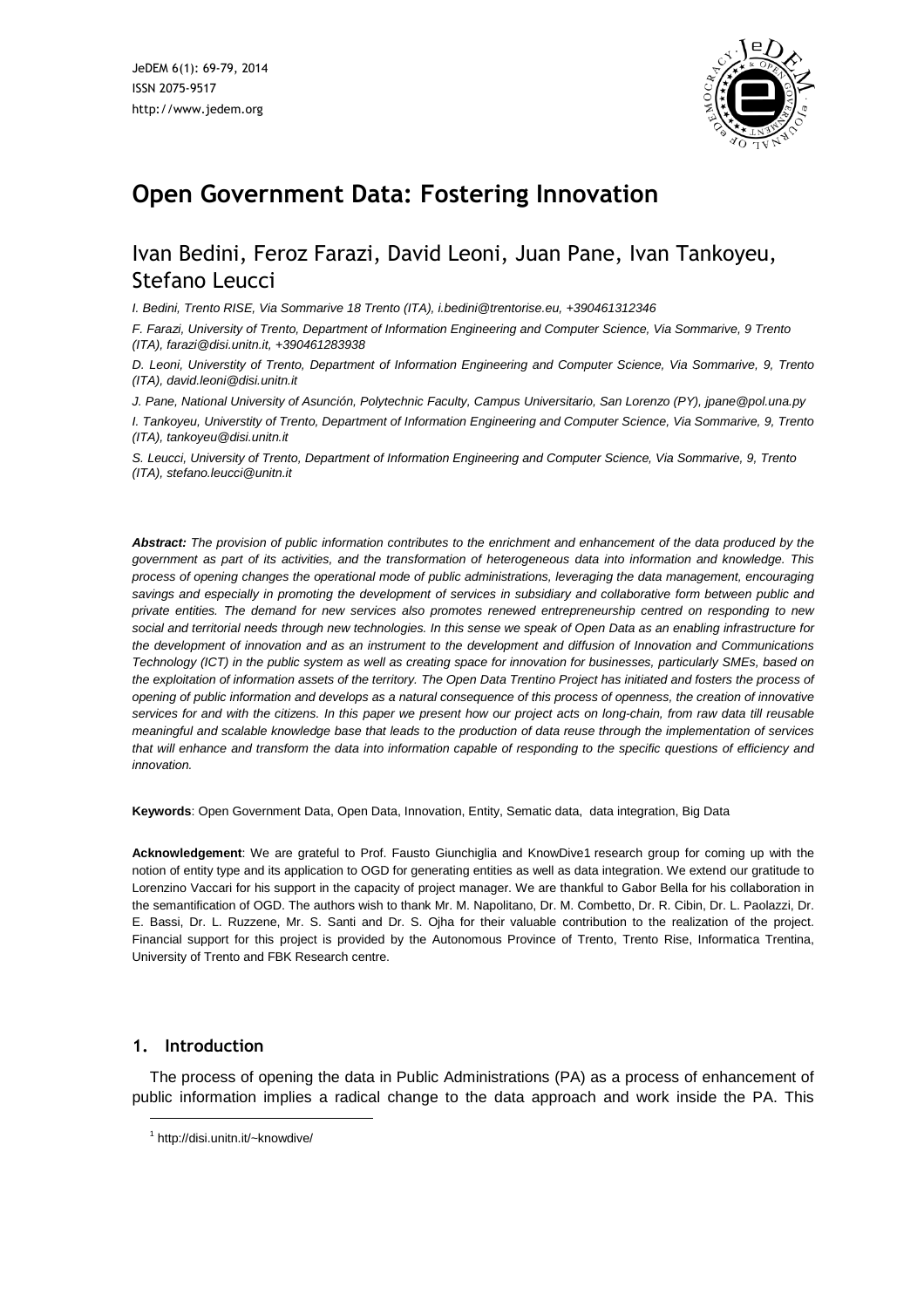takes time, an improvement of the data management methodology, creation of operational tools and providing a reliable space for sharing. Governments of various countries and administrative divisions thereof worldwide have nowadays been starting to release a huge quantity of datasets in the context of the Open Government Data (OGD) movement (Ubaldi, 2013). The movement became a shared policy after the European Directive no. 2003/98/CE (Public Sector Information Directive), improved by the Directive no. 2013/37/UE. The first Directive has been transposed in the Italian regulatory system with the Legislative Decree no. 36/2006 and the second one still needs to be implemented. The main purpose of the PSI Directive is to enable the so called "data re-use", that means "the use by persons or legal entities of documents held by public sector bodies, for commercial or non-commercial purposes other than the initial purpose within the public task for which the documents were produced" (Directive 2003/98/EC).

In the context of the Autonomous Province of Trento (PAT), a large, diverse and interesting collection of datasets are already published as OGD. New datasets are slowly becoming available and the existing ones are updated whenever needed for the purposes such as correcting mistakes and adding new data horizontally (as instances) or vertically (as properties). The data catalogue is also linked with the website of the Department of Innovation of the PA<sup>2</sup>. This department governs the process of opening new data and the dissemination of the so called data culture. This is an important result to reach both inside and outside of the PAT. People started understanding the value of publishing high-quality data and the power in the reuse of them. Linking data will highly foster the value of sharing data. It will also lead to a new kind of data-centric public bodies that will empower citizens and generate innovative services.

Immense numbers of government datasets could open up new opportunities for application developers and trigger disruptive business models to come (Ferro & Osella, 2013; Manyika e al., 2013; Vickery, 2008). While quantity of such datasets is considered as satisfactory enough, quality (e.g., correctness and vertical completeness) is yet to be improved (Bohm et al., 2012). Moreover, loosely coupled nature of data is posing challenge in developing applications on top of them. Therefore, there is a pressing need to leverage this data before putting them in action. To overcome the issues and fulfil the demand, we made the following contributions in this paper:

- I. The description of the adopted opening procedure as an integral part of the change management in a public administration.
- II. The implementation of a methodology for generating entity types (Maltese, 2012) out of published datasets to model data as entities (Giunchiglia, 2012) for facilitating an integrated, combined and extensible representation.
- III. The implementation of a procedure and the corresponding tool for dealing with unforeseen data (along with known ones) about an entity, taking into account the semantics.
- IV. Description of our experience in handling Open Big Data for building life style changing unprecedented (in the region) applications.

The paper is structured as follows: in Section 2 we present the process that has been put in place within the PAT and the choices made. In Section 3 we describe the entity type methodology that we have adopted, helping creating integrated entities. Section 4 shows the automatic creation of entities matching dataset schemas to the entity types. Section 5 provides a brief description of open big data approach we are building. In Section 6, we present some applications developed on top of entities and open big data. Section 7 concludes the paper.

<sup>&</sup>lt;sup>2</sup> http://www.innovazione.provincia.tn.it/opendata (in Italian)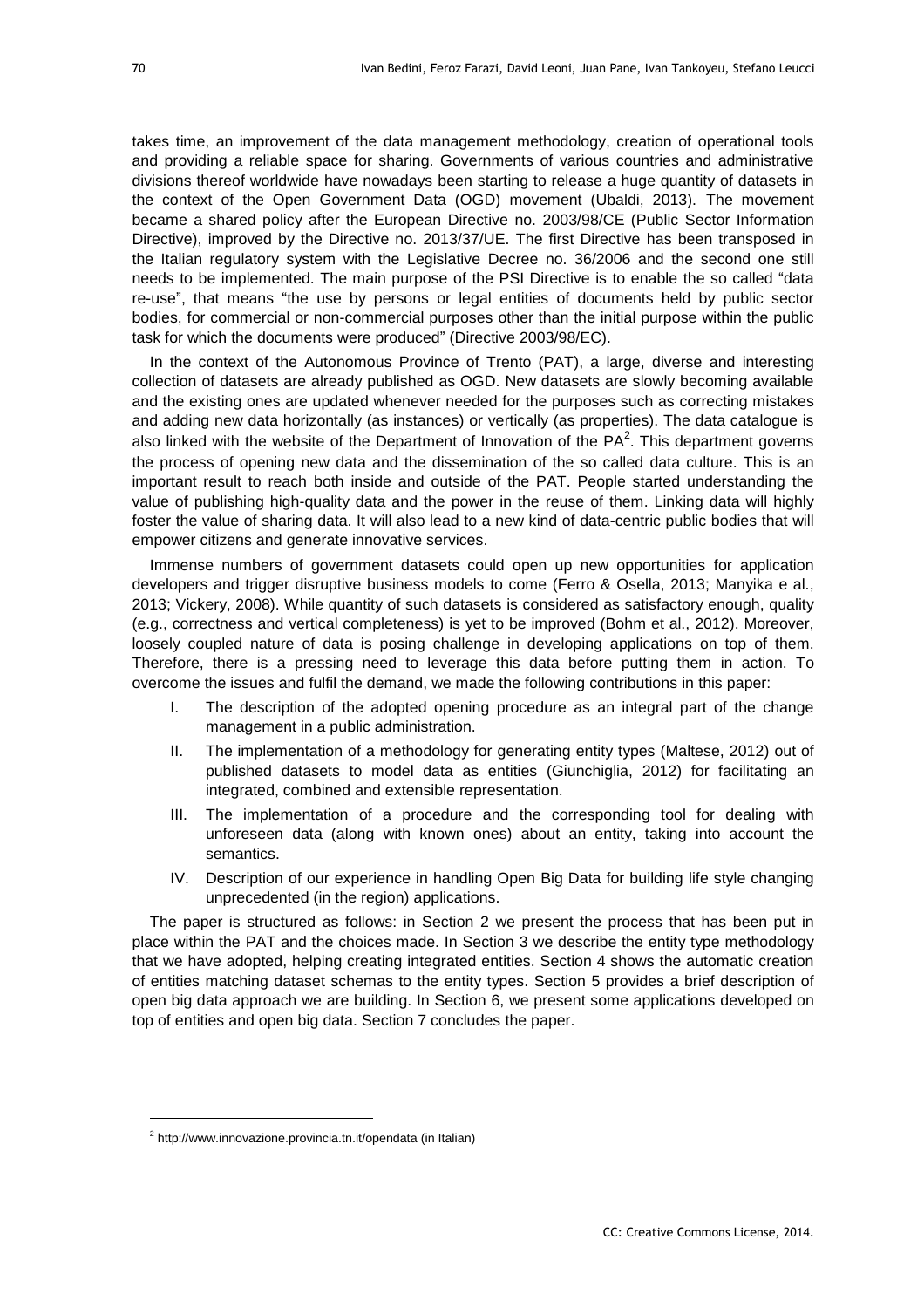## **2. Open Data Trentino Overview**

The Open Data Trentino $^3$  project was created under the push of the local government of opening their public information as expressed in the guidelines for the reuse of public data official document (DGP, 2012). From the legal point of view, the process started with the adoption of the Provincial Law no. 16/2012 (LP 16/2012), on the promotion of the information society and the digital administration and for the distribution of free software and open data formats.

The process continued by adapting and improving, for the local administration context, the state of the art of existing European good practices in matter of Public Sector Information (PSI)<sup>4</sup>. The result was the drafting of the Open Data Guidelines (Resolution 2858/2012).

The data hunting and publication process followed is a step by step, day by day, federated approach by involving the local authorities since the beginning by asking to every provincial department to open at least one dataset. Although the direct engagement of any department is time consuming it has proved of being successful and brought the desired side effect of creating enough awareness to the whole public administration and to spread the change paradigm. Many aspects are involved in this process: from the data cleaning to the data modelling, from the privacy issues to the intellectual property rights, from the dissemination aspects to the process design. At the same time, we have focused at the creation of the Data as a Culture, by acting in several dissemination and educative actions internally to the institution and with a broader scope at the national and international level.

The Dati Trentino portal is built over CKAN<sup>5</sup>, an open source data management system started by the Open Knowledge Foundation and maintained by the CKAN community itself. CKAN is specifically designed to allow programmatic access, finding and retrieval of dataset metadata through web APIs to which we are currently contributing. For instance we developed dedicated clients to access datasets in two different programming languages. The first one, *Ckan Api client*<sup>6</sup> , is an open source Python based library used to add automatically harvested datasets into a standard CKAN platform version 2.2. The second one, called Jackan<sup>7</sup>, is an open source Java based lightweight library with built-in support for provenance tracking to easily access the catalogue data from Java.

As of October 2014, the government of the PAT published about 860 datasets in a catalogue made available under the link http://dati.trentino.it more than a year ago, with an open license for ensuring free and unlimited use and reuse of data, representing the engagement of about 60 provincial departments. The catalogue is clustered into 13 broad categories, each consisting of a number of datasets, which are represented as one or more resources that are easily accessible and downloadable often in CSV and/or JSON format, and occasionally in XML. Each dataset can be mapped to DCAT<sup>8</sup>, a vocabulary designed for describing catalogues and datasets thereof for increasing interoperability. Just to cite a few of the published resources of high importance, there are provincial budget and cadastre.

As shown by the result published by Dati.Gov.It $^9$ , as we write, the Province of Trento is the most performing catalogue in Italy in terms of number of published dataset, which confirm that the

-

<sup>3</sup> http://www.provincia.tn.it/progetto\_open\_data (in Italian)

<sup>&</sup>lt;sup>4</sup> "Libro bianco per il riutilizzo dell'informazione del settore pubblico", EVPSI Project (2012),

http://www.evpsi.org/evpsifiles/bianco\_beta.pdf;

<sup>5</sup> CKAN Platform, http://ckan.org

<sup>6</sup> Ckan API Client, git.io/ckan-api-client

*<sup>7</sup>* Jackan, https://github.com/opendatatrentino/jackan

<sup>&</sup>lt;sup>8</sup> http://www.w3.org/TR/vocab-dcat/

<sup>&</sup>lt;sup>9</sup> http://www.dati.gov.it/content/infografica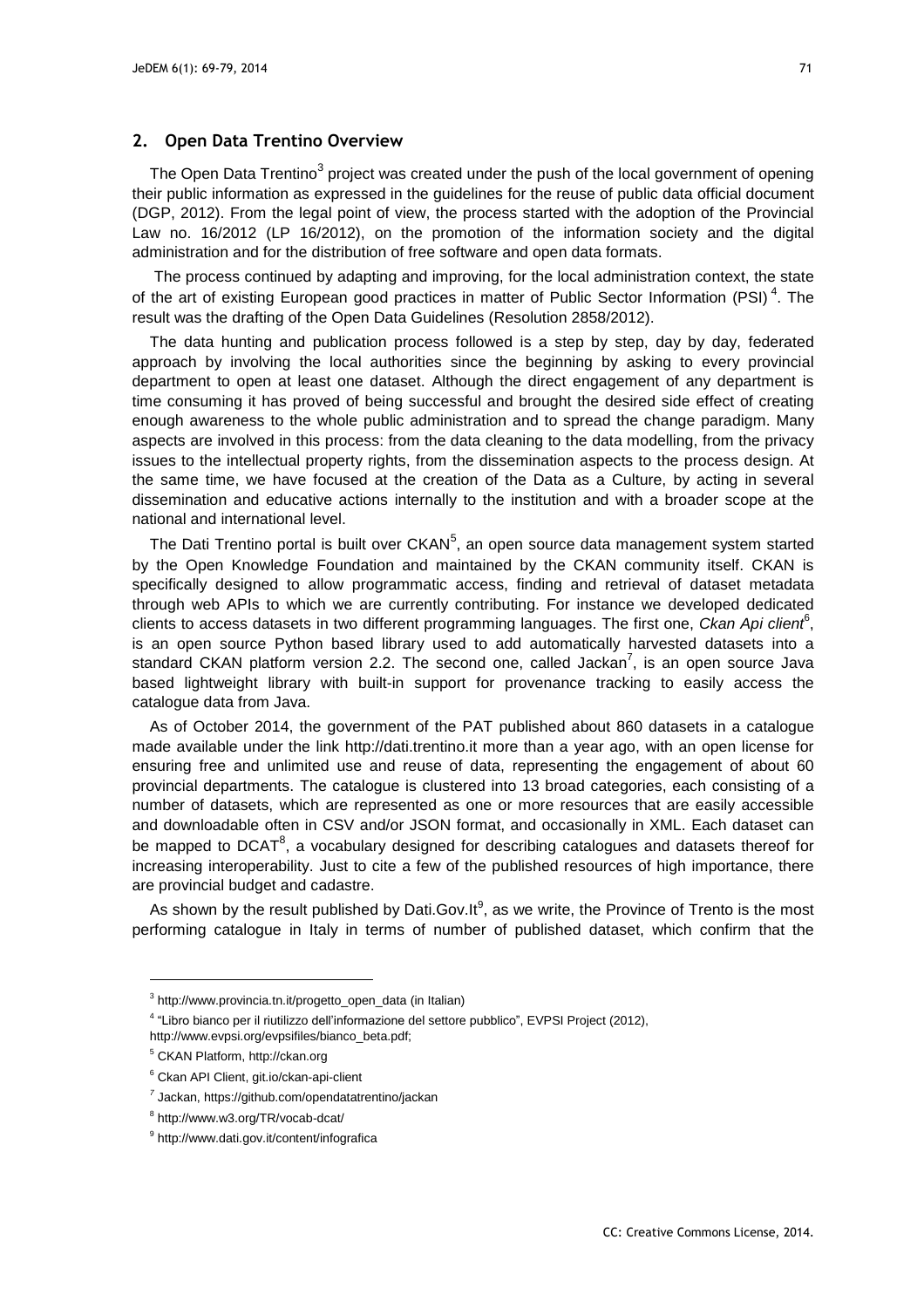approach of involving directly the people working in the PA with the creation of a concrete data culture is a successful approach.

## **3. Entity Type Generation**

This Section depicts an entity centric approach for modelling OGD. It describes the generation of entity types according to the data published in government data catalogues. An entity type (also called as eType) is the class of an entity that has the right amount of attributes and relations for forming the foundation of creating entities with their non-trivial details intended for an application (Giunchiglia, 2012; Maltese, 2012; Farazi, 2008). Some examples of entity types are person, location, organization and facility. An entity is a real world physical or abstract or digital thing that can be referred with a name (Giunchiglia, 2012). For example, Dante Alighieri (person), Trento (location), University of Trento (organization) and Trento Railway Station (facility) are entities.

In the context of this work, we have been dealing with the catalogue published by the PAT. As shown in Figure 1, we divided the entity type development in three macro-phases - datasets survey, attributes survey and producing entity types - each of them with different macro-steps.





Modelling starts with the *dataset identification* step which relies on the scenario or task at hand. For example, our scenario involves points of interest which include datasets representing among others refreshment facility (such as restaurant, pizzeria, bar, etc.), recreational facility (such as ski lift, sports ground, museum, etc.) and transportation facility (such as bus stop, railway station, cable car stop, etc.). In the *resource analysis* step a rigorous study on the structure and content of the corresponding file(s) is performed to understand the relevant resources for singling them out.

The *attribute analysis* proceeds through examining the attributes of the already selected resources. With attributes, it means column headers in the CSV files, properties of objects in the JSON files and sub-tags under repeated object tags in XML. Attribute values are also analyzed in terms of availability (e.g., always, frequently, sometimes and never present) and quality (e.g., complete data with no or occasional syntax error, partial data with or without error and relational data with or without disambiguated reference) of the data.

In the *attribute extraction* step, we differentiate between the kinds of attributes according to the data encoded in them. Some attributes are used for encoding data and some others for managing data (e.g., identifiers internal to the resource used as primary keys). In this step, we also merge and split attributes, if necessary, according to the data. For example, nameEn (name in English) and namelt (name in Italian) can be merged into name, while opening hours can be split into opening time and closing time.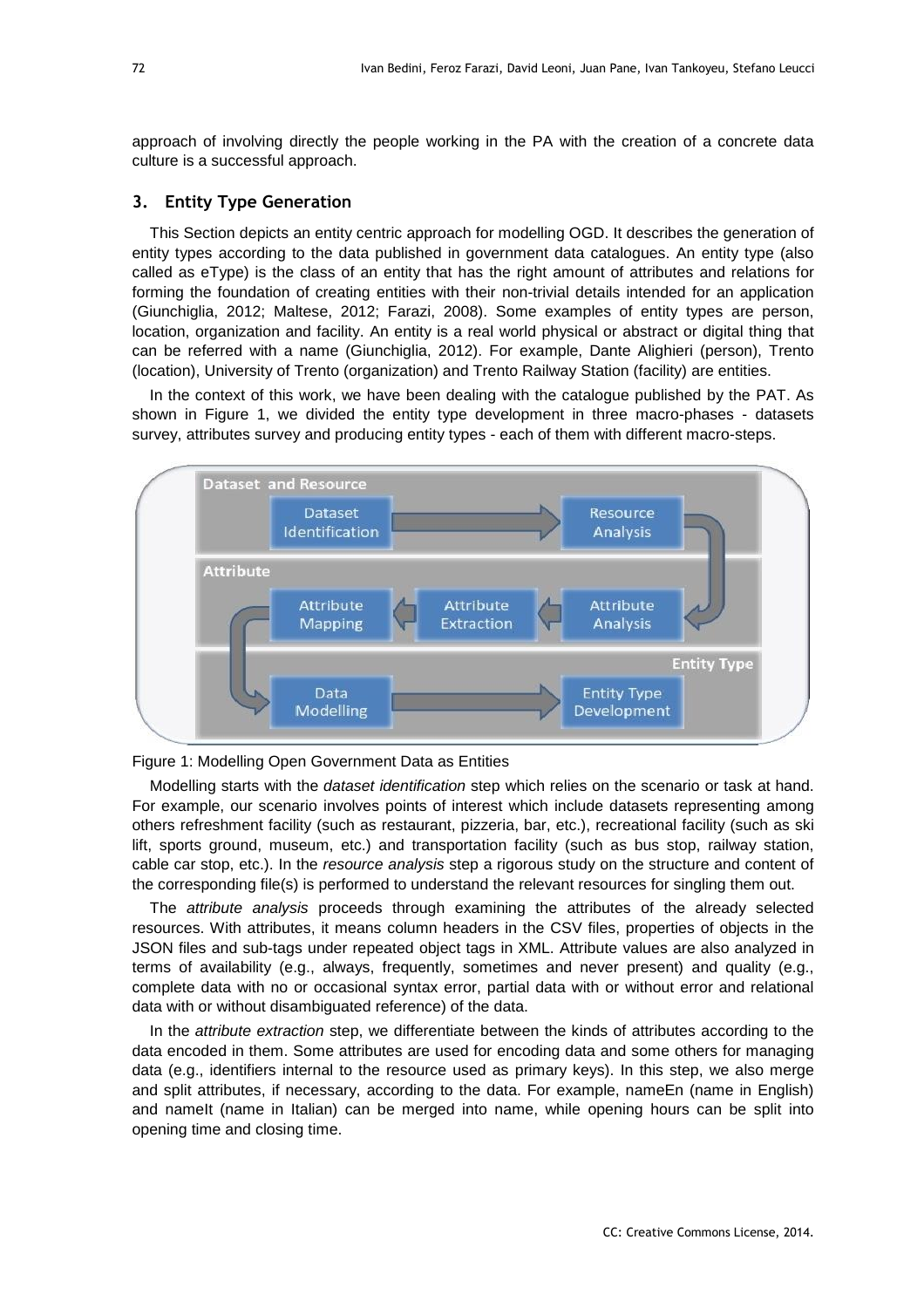The *attribute mapping* step incorporates disambiguation of the attributes proceeds through linking them to the right concepts in the knowledge base (KB). We identify two kinds of mapping, *direct mapping* and *indirect mapping*. Finding the name of the attribute attached to the intended concept in the KB and linking to it is called direct mapping. Not always a direct mapping is present for an attribute. Finding the right sense of a term through its synonyms is called *indirect mapping*. Note that synonyms can be suggested by user or retrieved from a KB.

The *data modelling* step leads to understanding an entity type from the attributes extracted in the previous step and finding it (if exists) or a suitable parent (if created newly) in the already existing *entity type lattice*, a lightweight ontology (see (Giunchiglia, 2009)) formed with the concepts of the entity types. In the *entity type development* step, we produce a specification of an entity type defining all possible attributes, their data types (e.g. string, float) and meta attributes such as permanence (e.g. temporary, permanent), presence (e.g. mandatory, optional) and category (e.g. temporal, physical).

While producing entities of a given entity type, mandatory and optional attributes are filled in with data, which are semantified and disambiguated wherever applicable. In fact data for an entity can come from multiple resources. Through semantification, we facilitate the integration of loosely coupled data. In the case of unavailability of a mandatory attribute in the possible resources, we signal it to the data provider as *pro-sumers*, see (Charalabidis, 2014) and do not allow the creation of the corresponding entity unless all necessary data are present. This is how we can improve the vertical completeness.

#### **4. Open Data Rise**

Open Data Rise<sup>10</sup> (ODR) is an open source web application for data curation of OGD. It allows to easily fix errors in source data and also to enrich names by linking them to their precise meaning in a process called *semantification*. The framework employs the entity-centric model (Giunchiglia, 2012) and extends OpenRefine<sup>11</sup>, an open source tool for cleansing messy data. The semantification pipeline implemented in ODR is the result of the collaborative effort research work developed in the KnowDive team of the University of Trento and Trento Rise. In detail, it consists of the six steps depicted in Figure 2:



Figure 2: ODR Semantification Pipeline

During selection step (see screenshot in Figure 3) the framework allows the user to select a dataset from any CKAN compliant repository. For catalogs previously analyzed by Ckanalyze<sup>12</sup>, a component we developed, repository statistics are also shown.

On the *attribute alignment* step the framework matches columns in the source data set to a predefined set of entity types. A simplified example is presented in Figure 4. This step includes finding the appropriate entity type for a given data set and mapping its attributes with column headers in the dataset.

<sup>10</sup> https://github.com/opendatatrentino/OpenDataRise

<sup>11</sup> http://openrefine.org

<sup>12</sup> https://github.com/opendatatrentino/CKANalyze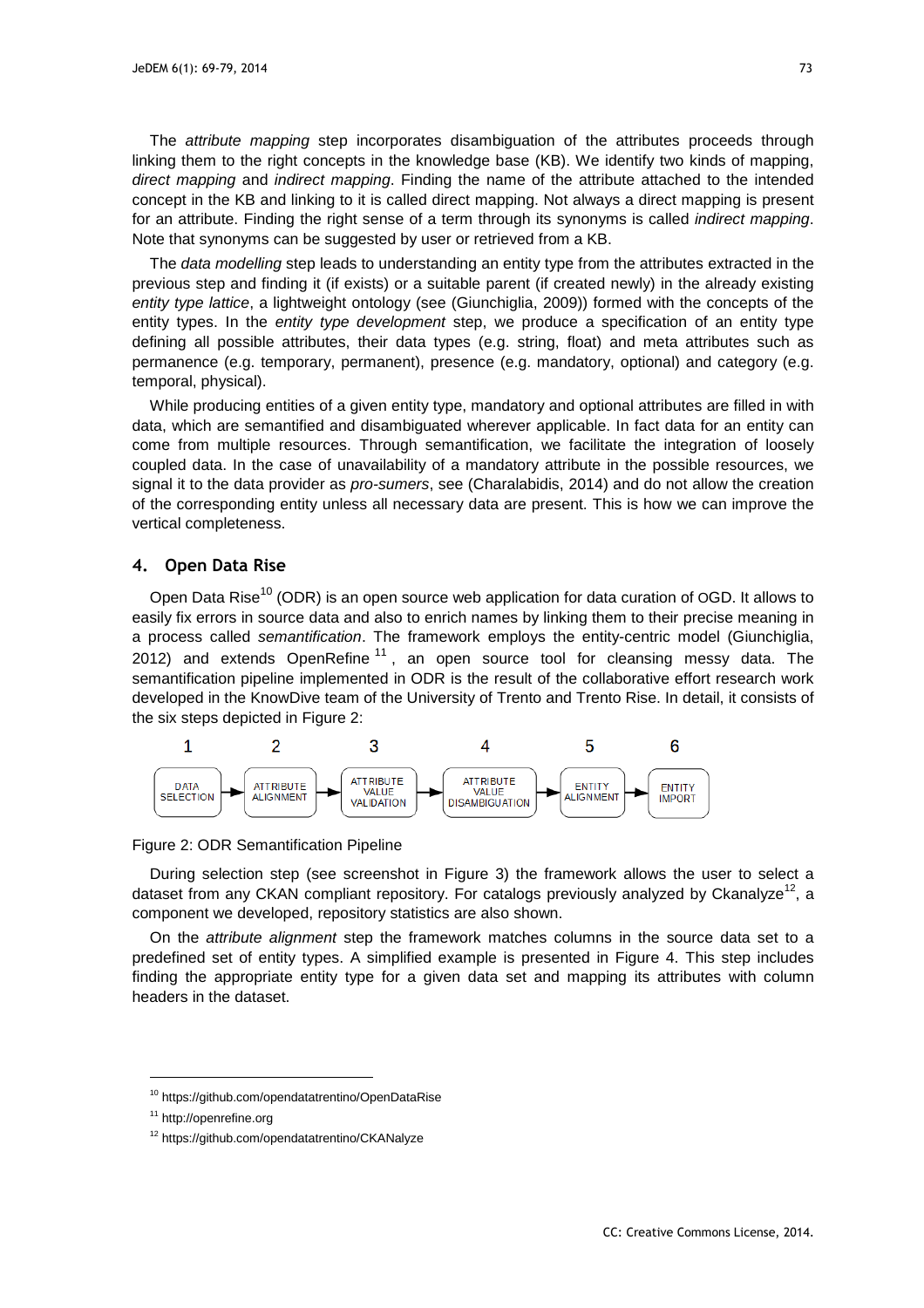| File Edit View History Bookmarks Tools Help    |                                |                                                                        |          |          |      |                                               |       |                      |          |                         |                                  |                     |                      |                      |                |              |                  |                                         |        | $  x$    |
|------------------------------------------------|--------------------------------|------------------------------------------------------------------------|----------|----------|------|-----------------------------------------------|-------|----------------------|----------|-------------------------|----------------------------------|---------------------|----------------------|----------------------|----------------|--------------|------------------|-----------------------------------------|--------|----------|
| OpenDataRise                                   | $\times$<br>$+$                |                                                                        |          |          |      |                                               |       |                      |          |                         |                                  |                     |                      |                      |                |              |                  |                                         |        |          |
| ← calhost:4444/odrweb/                         |                                |                                                                        |          |          |      |                                               |       |                      |          |                         |                                  | $\triangledown$ C'  | $8 + Google$         | ا هر                 | $\overline{ }$ | ☆ 自<br>合     | æ                |                                         | $\psi$ | $\equiv$ |
|                                                |                                |                                                                        |          |          |      |                                               |       |                      |          |                         |                                  |                     |                      |                      |                |              |                  |                                         |        |          |
| <b>WA</b> OpenDataRise                         |                                | A power tool to cleanse and semantify datasets from CKAN repositories. |          |          |      |                                               |       |                      |          |                         |                                  |                     |                      |                      |                |              |                  |                                         |        |          |
| Step 1 of 6                                    | Get data from                  |                                                                        |          |          |      |                                               |       |                      |          |                         |                                  |                     |                      |                      |                |              | Substep 1 of 2   |                                         | Next » |          |
| Select a source of data to<br>create a project | <b>This Computer</b>           |                                                                        |          |          |      |                                               |       |                      |          |                         |                                  |                     |                      |                      |                |              |                  |                                         |        |          |
| ▶ Press NEXT to go to<br>preprocessing phase   | <b>Web Addresses</b><br>(URLs) |                                                                        |          |          |      |                                               |       |                      |          |                         |                                  |                     |                      |                      | 30%            |              |                  |                                         |        |          |
|                                                | Clipboard                      | URL of the CKAN catalog: http://dati.trentino.it                       |          |          |      |                                               |       |                      |          |                         |                                  |                     |                      |                      | 20%            |              |                  |                                         |        |          |
| <b>Create Project</b>                          | Google Data                    |                                                                        |          |          |      |                                               |       |                      |          |                         |                                  |                     |                      |                      | 10%            |              |                  |                                         |        |          |
| <b>Open Project</b>                            | <b>CKAN</b>                    |                                                                        |          |          |      |                                               |       |                      |          |                         |                                  |                     |                      |                      |                |              |                  |                                         |        |          |
| <b>Import Project</b>                          |                                | <b>Datasets</b>                                                        | 628      | Avg rows |      | 1.754.21 % of float columns 18.7 %            |       | % of date<br>columns | 13.7%    | % of geoJSON<br>columns |                                  | 1.3%                | Avg string<br>length | 10.2                 |                | 5.           | 10 <sub>10</sub> | 15                                      | 20     |          |
| <b>Language Settings</b>                       |                                | <b>Total size</b>                                                      | $1.6$ GB | Avg      | 8.46 | % of integer                                  | 29.6% | % of string          |          |                         | 23.1 % % of empty columns 13.6 % |                     |                      |                      |                |              |                  |                                         |        |          |
|                                                |                                | (CSV)                                                                  |          | columns  |      | columns                                       |       | columns              |          |                         |                                  |                     |                      |                      |                |              |                  | Catalog string length distribution      |        |          |
|                                                |                                | Search<br><b>Resource name</b>                                         |          |          |      |                                               |       |                      | Category | Format                  |                                  | <b>Columns Rows</b> | <b>String</b>        | Float                | <b>Integer</b> | Date         | <b>GeoJSON</b>   |                                         | Avg    |          |
|                                                |                                |                                                                        |          |          |      |                                               |       |                      |          |                         |                                  |                     |                      |                      |                |              |                  | columns columns columns columns columns |        | string   |
|                                                |                                |                                                                        |          |          |      | Comune di Trento - Rendiconto del 2003        |       |                      |          |                         |                                  |                     |                      |                      |                |              |                  |                                         |        | length   |
|                                                |                                |                                                                        |          | O.       |      | Entrate per categoria 2003                    |       |                      |          | amministrazione         | <b>CSV</b>                       | 5                   | 21                   | 1                    | $\overline{2}$ | $\mathbf{0}$ | $\overline{2}$   | $\theta$                                |        | 0 64.5   |
|                                                |                                |                                                                        |          | e        |      | Spese per funzione 2003                       |       |                      |          | amministrazione         | <b>CSV</b>                       | 5                   | 24                   | $\blacksquare$       | $\overline{2}$ | $\mathbf{0}$ | $\overline{2}$   | $\Omega$                                |        | 0, 51.9  |
|                                                |                                |                                                                        |          |          |      | Comune di Trento - Rendiconto del 2004        |       |                      |          |                         |                                  |                     |                      |                      |                |              |                  |                                         |        |          |
|                                                |                                |                                                                        |          | O        |      | Entrate per categoria 2004                    |       |                      |          | amministrazione         | CSV                              | 5                   | 21                   | $\blacktriangleleft$ | $\overline{2}$ | $\mathbf{0}$ | $\overline{2}$   | $\mathbf{0}$                            |        | 0.64.5   |
|                                                |                                |                                                                        |          | ⊚        |      | Spese per funzione 2004                       |       |                      |          | amministrazione         | <b>CSV</b>                       | 5                   | 24                   | 1                    | $\overline{2}$ | $\mathbf{0}$ | $\overline{2}$   | 0                                       |        | 0, 519   |
|                                                |                                |                                                                        |          |          |      | 2013-03-15T110334/Spese-per-funzione-2004.csv |       |                      |          | amministrazione         |                                  |                     |                      |                      |                |              |                  |                                         |        |          |
|                                                |                                |                                                                        |          |          |      | Comune di Trento - Rendiconto del 2005        |       |                      |          |                         |                                  |                     |                      |                      |                |              |                  |                                         |        |          |
|                                                |                                |                                                                        |          | $\circ$  |      | Entrate per categoria 2005                    |       |                      |          | amministrazione         | <b>CSV</b>                       | 5.                  | 20                   |                      | $\overline{2}$ | $\mathbf{0}$ | $\overline{2}$   | $\mathbf{r}$                            |        | 0, 63.5  |
|                                                |                                |                                                                        |          | ⊙        |      | Spese per funzione 2005                       |       |                      |          | amministrazione         | <b>CSV</b>                       | 5                   | 24                   | 1                    | $\overline{2}$ | $\mathbf{0}$ | $\overline{2}$   | $\Omega$                                |        | 0, 51.9  |

Figure 3: Dataset Selection step of ODR pipeline

|                                                                                                                                                                                        |  |                               |  | <b>Certified products dataset</b>                                                                |                      |  |                                             |  |  |
|----------------------------------------------------------------------------------------------------------------------------------------------------------------------------------------|--|-------------------------------|--|--------------------------------------------------------------------------------------------------|----------------------|--|---------------------------------------------|--|--|
|                                                                                                                                                                                        |  | Name                          |  | <b>Characteristics</b>                                                                           | Producer             |  | Production<br>Zone                          |  |  |
|                                                                                                                                                                                        |  | <b>DOP</b><br>Mela Val di Non |  | Golden Delicious:<br>forma tronco-<br>conica oblunga e<br>colore dal verde al<br>giallo, a volte | Consorzio<br>Melinda |  | Andalo,<br>Amblar,<br>Bresimo.<br>Brez.<br> |  |  |
| EType:<br>Certified<br>Product<br>Attributes:<br>Name<br>$\bullet$<br>• Type of certificate<br>Description ←<br>$\bullet$<br>• Producer $\leftarrow$<br>Production area ◀<br>$\bullet$ |  |                               |  |                                                                                                  |                      |  |                                             |  |  |

Figure 4: An example of a simplified schema matching

Once dataset schema has been determined, during *attribute value validation* step the user can adapt the dataset to the schema, exploiting *OpenRefine* data cleansing capabilities.

Successive *attribute value disambiguation* step employs Natural Language Processing techniques for enriching dataset content by linking names to known entities (such as *Dante Alighieri*, *Florence)* and words to concepts (such as *male*, *city).* In Figure 5 we see a screenshot of long text that has been automatically enriched. OpenDataRise will show in red elements that still require manual intervention from the user.

Within *entity alignment* step the framework considers rows in the dataset as entities, i.e. real instances. The goal of this step is to schedule changes to entity storage to be committed in the next step. Such changes can be either update of existing matching entities or creation of new entities with values from the source dataset.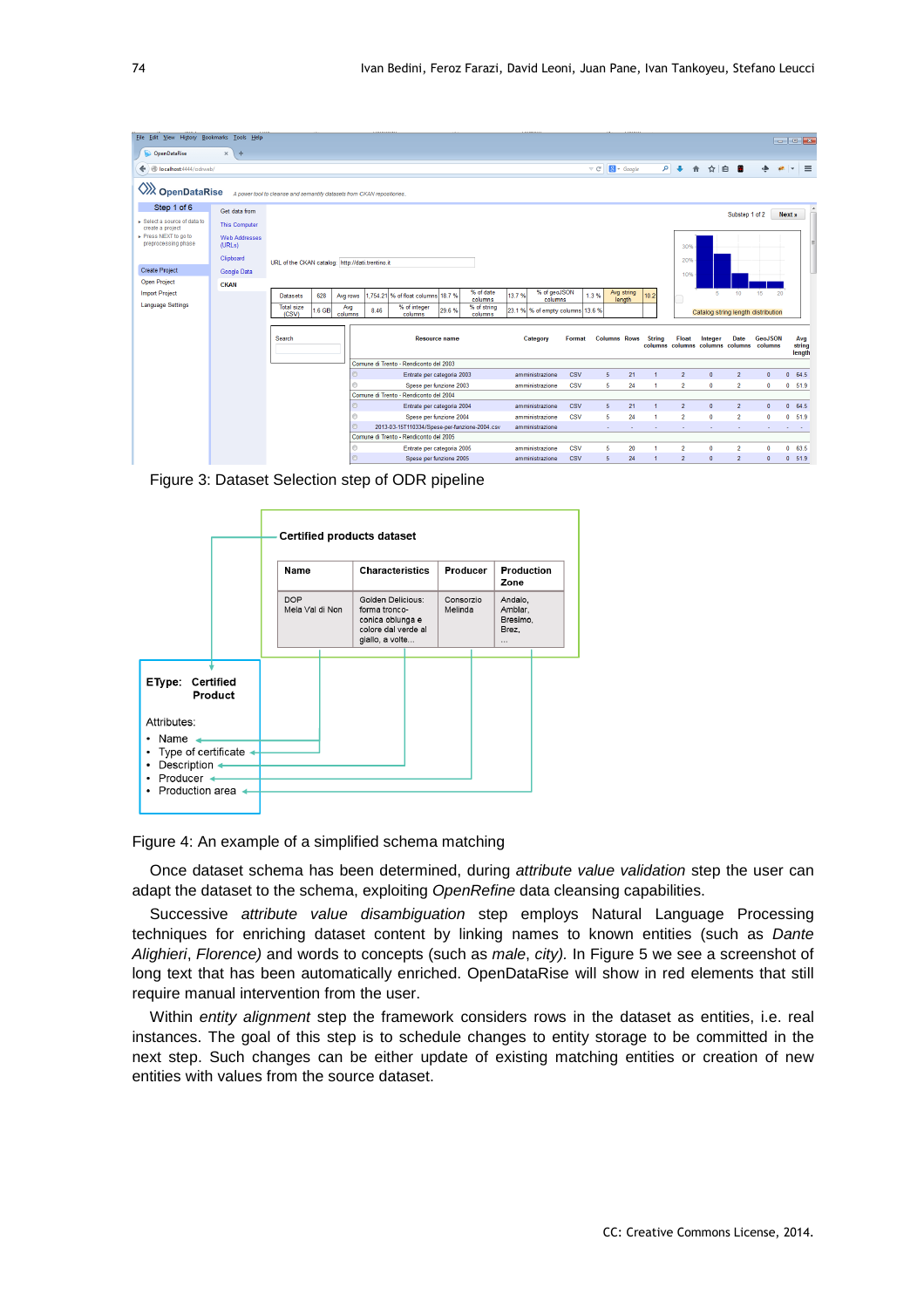

Figure 5: Example of semantic enriching in ODR

In the last *entity import* step, the user can indicate the license of entities to import and other metadata to publish to CKAN. Updates and insertions are then committed to entity storage and a new semantified resource is published on CKAN. The resource will contain the provided metadata and a reference to imported entities in the entity storage.

#### **5. Open Big Data**

Nowadays big volumes of data are processed at an increasing rate, creating additional hidden information. This information represents a central aspect in the definition of Big Data that can be defined as Value. In fact, according to some industry analysts, dealing with Big Data means facing the following aspects: Volume (huge amount of data generated or data intensity that must be ingested, analyzed, and managed to make decisions based on complete data analysis), Velocity (the speed at which data must be processed), Variety (the different types and sources of data that must be analyzed and the complexity of each and the whole), Variability (intended as the inherent "fuzziness" of data, in terms of its meaning or context) and indeed, last but not least, Value. Since the public sector is increasing the quantity of data available to the public through many open data initiatives, we expect that in the near future also collected data by these initiatives will thrive by the adoption of BigData technologies to gather useful information from published data.

As part of OGD initiative of the PAT, we then focus on the problem of data explosion and the consequent need of having fast and scalable solutions for storage and analysis. We estimate the trend for growth will be up to hundred times per year, easily reaching the order of TB of data in few years from now. For instance the Trentino portal already have sensors based datasets, such as weather, traffic sensors, real time energy consumption and few others that, they alone already provide few GB of data per day if collected. Due to this very nature, they pose challenge in using traditional relational database management systems to handle them and at the same time appear as a problem to be dealt with the Big Data technologies such as Apache Hadoop<sup>13</sup>, Hive<sup>14</sup>, Pig<sup>15</sup> and NoSQL databases. A kind of big data generated by various actors including government

<sup>13</sup> http://hadoop.apache.org

<sup>14</sup> https://hive.apache.org

<sup>15</sup> https://pig.apache.org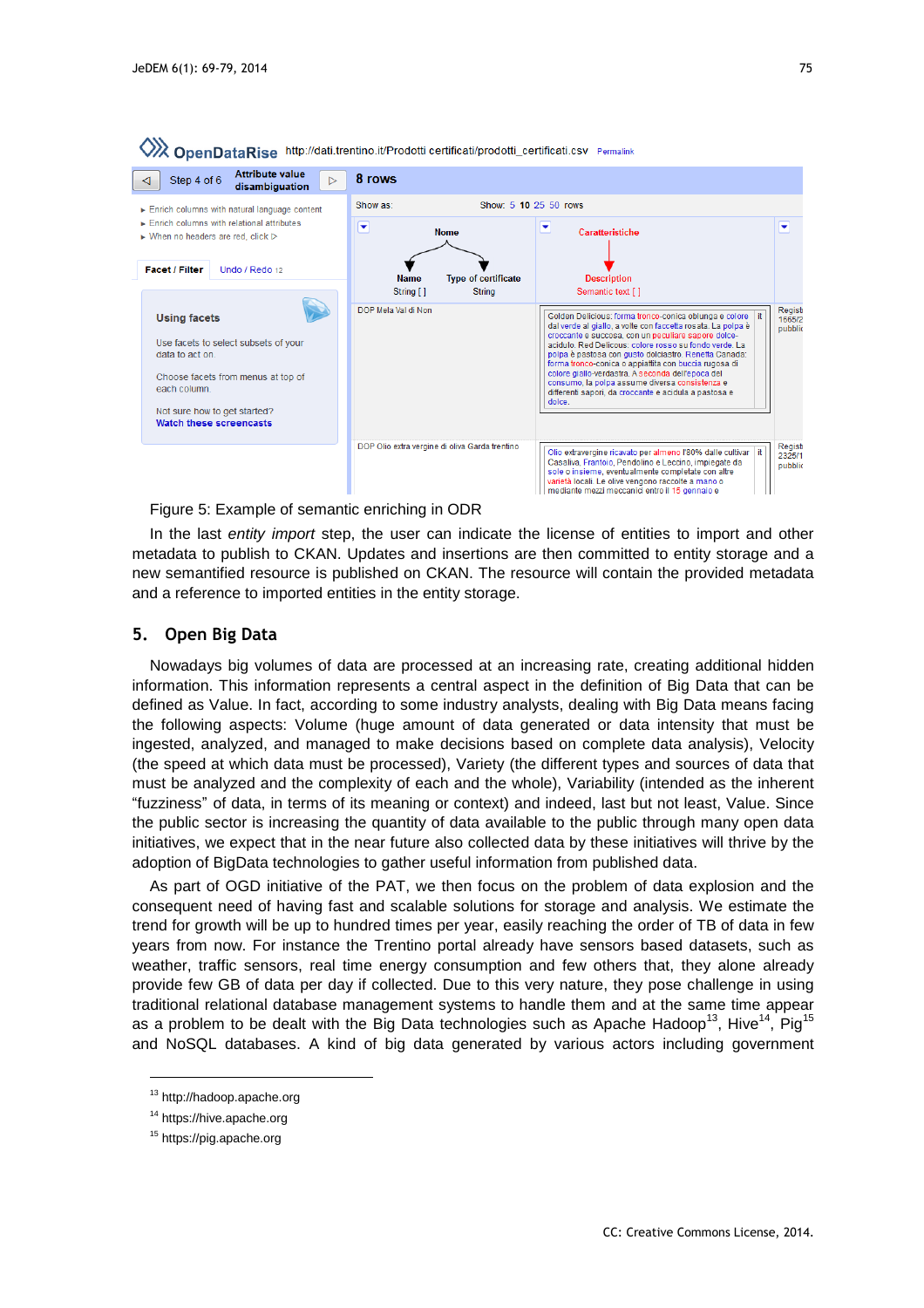agencies and companies and published as open data is called *open big data*. The interest here is focused on producing a Big Data platform directly integrated with the Open Data portal and able to provide useful analytics, historical analysis in reasonable time.

### **6. Applications**

Entities generated from open data as well as open big data exploitation resulted to the development of applications which often appear as innovations to the citizens. This is because they offer services that are either novel or come up with better results in comparison with the contemporary ones. Moreover, open data propel innovations that help devising novel applications and services (Chan, 2013).

In line with this consideration, as shown in Figure 6 and Figure 7, we developed an application running on top of entities helps finding points of interest including restaurant, pizzeria and bar with opening hours and bus stop, cable car stop and railway station with timetable and ski lift, ski rental and ski school with timetable.



Figure 6: Faceted navigation for finding points of interest

Figure 6 sketches faceted navigation. For example, when user is in a ski lift location, selecting a point of interest category or a subcategory shows the corresponding results on the map. Figure 7 shows semantic navigation. We call it semantic navigation as it exploits semantic relations like part-of while exploration based search proceeds. To provide an example, when user is in a museum, it can show, within a radius of, e.g. 500 m or 1 km, all kinds of points of interest also located in the proximity of the museum itself. Finally, the bottom widget shows attributes and general information about the selected entity.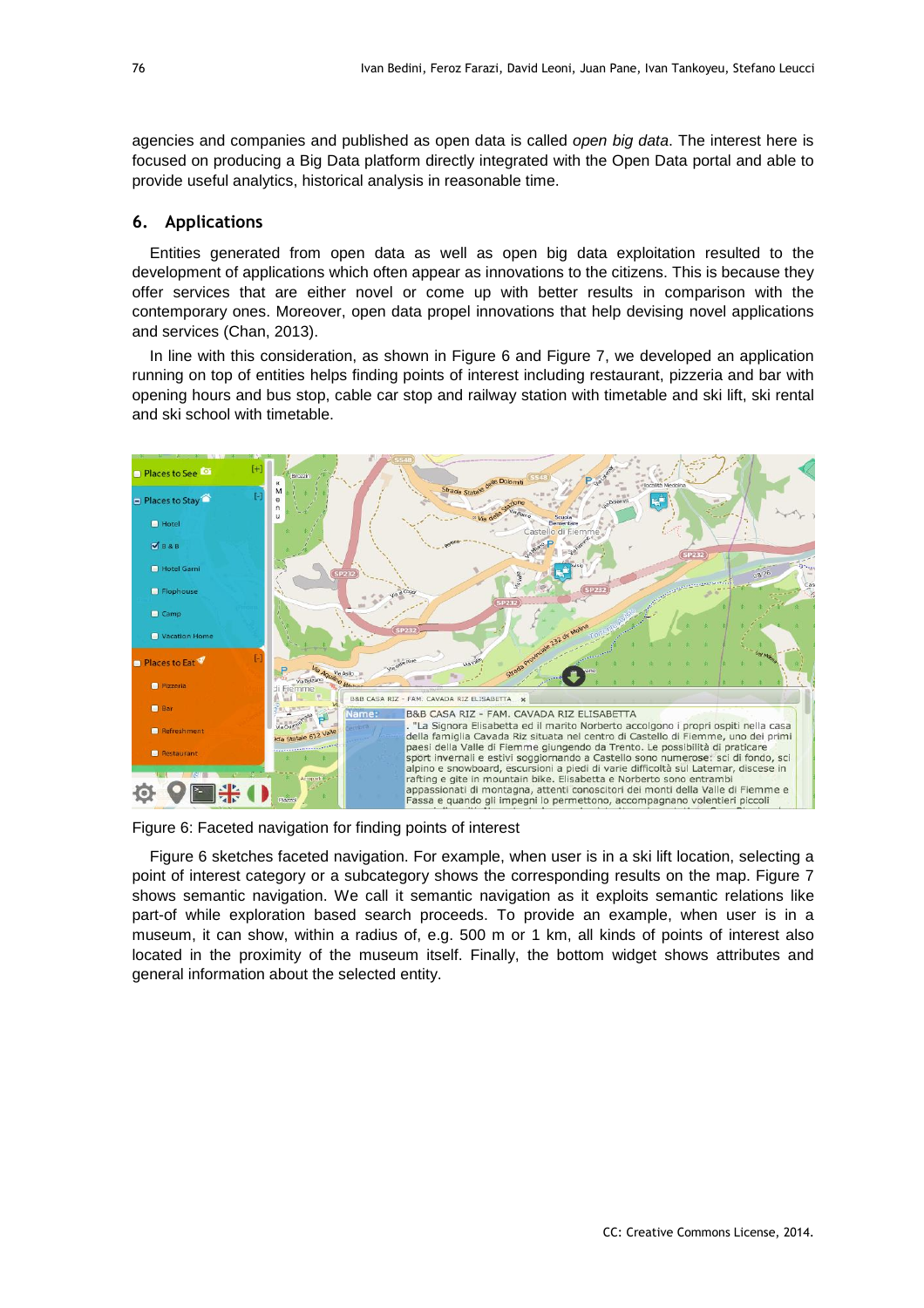

Figure 7: Semantic navigation for finding points of interest

OpenBus<sup>16</sup> shown in Figure 8 is an application developed using open big data. This application approximates real time (geographical) positions of the city buses in all the routes in Trento, based on published bus schedule and 2 minutes temporal snapshots of their registered geo-location. This last dataset, as we write, is not publicly available yet because of technical reasons.



Figure 8: Open bus mobile app and livemap view of the real time simulation

It employs big data analytics tools and techniques in collecting, storing and analysing data generated by on-board sensors to predict delays on the basis of the current position of the buses. The API providing access to the real-time prediction and the associated mobile app are based on the open source OneBusAway platform<sup>17</sup>.

<sup>16</sup> http://livemap-bigdata.trentorise.eu (prototypal version)

<sup>17</sup> http://onebusaway.org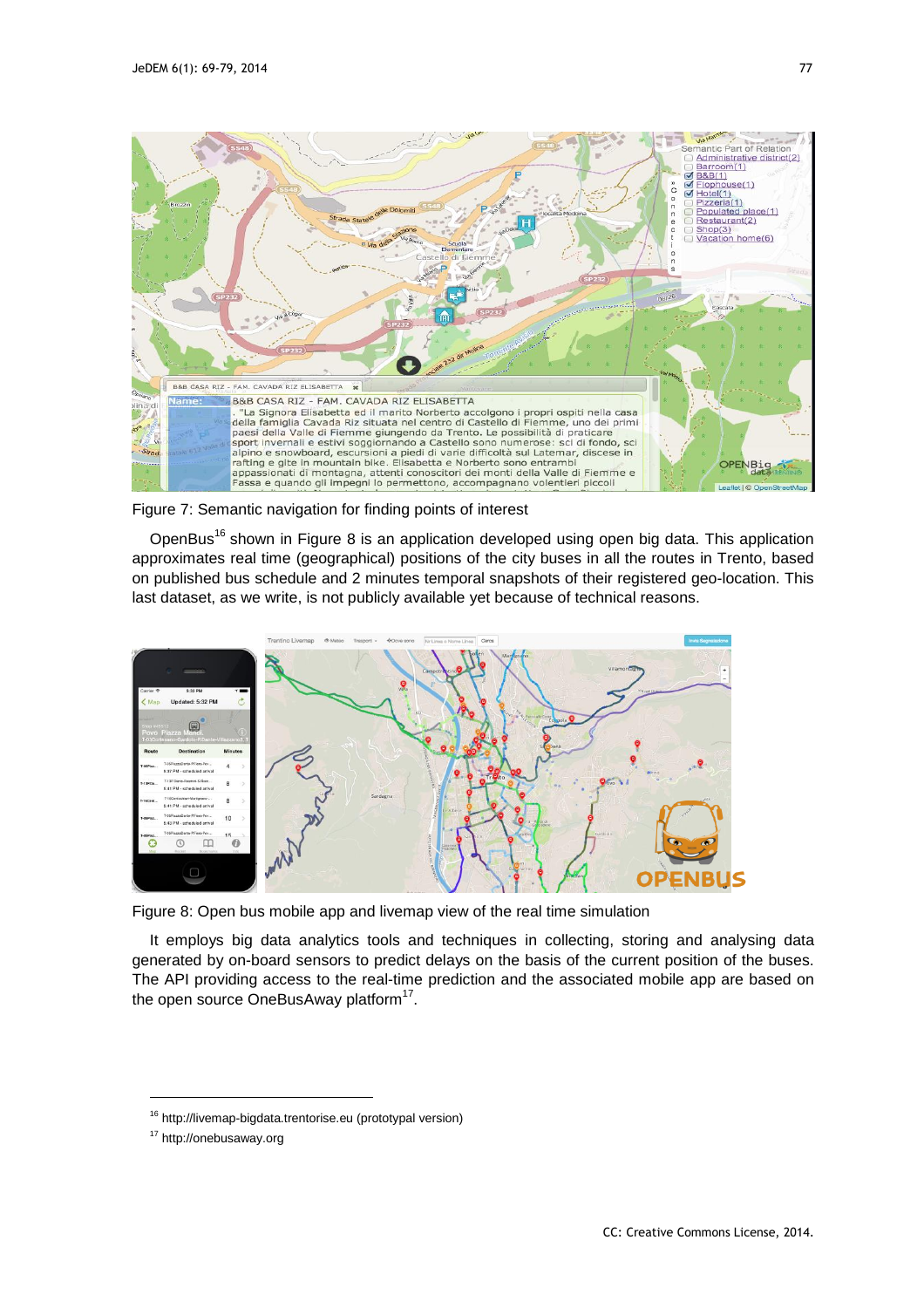#### **7. Conclusion**

In this paper we depicted the approach we implemented in the publication of Open Data in the Province of Trento. The result that we have already obtained is promising and we show that the complement of the *data culture* along with a direct technical and legal support to PA employees allow a faster diffusion and sustainability in the process of opening data within the public administration. Furthermore, we proposed an approach for generating entity leveraging open government data grounded on entity based infrastructure that by design facilitates consistency in data representation and management. As such enabling the re-use of public sector information. We also address the forthcoming data explosion issue by investigating and integrating since the beginning BigData Technologies. The entity centric data representation and the infrastructure as a whole can be considered as an input to the W3C Data on the Web Best Practices Working Group to provide guidance to data publishers. Our future work involves the creation of a broader data ecosystem. Communities, universities and other actors will be able to link their data using Open Data Rise. Moreover, we will implement crowdsourcing techniques for improving the quality of the existing data.

#### **References**

- Bohm, C., Freitag, M., Heise, A., Lehmann, C., Mascher, A., Naumann, F., Ercegovac, V., Hernandez, M. A., Haase, P., Schmidt, M. (2012). Gov-WILD: integrating open government data for transparency. In Proceedings of WWW 2012, pages 321–324.
- Chan, C.M.L. (2013). From Open Data to Open Innovation Strategies: Creating E-Services Using Open Government Data. Hawaii IEEE International Conference on System Sciences.
- Charalabidis, Y., Loukis, E., and Alexopoulos, C. (2014). Evaluating Second Generation Open Government Data Infrastructures Using Value Models. Hawaii IEEE International Conference on System Sciences.
- Delibera Giunta Provinciale 2858/2012. (DGP, 2012) http://www.innovazione.provincia.tn.it/binary/pat\_innovazione/notizie/Lineeguida\_21dicembre\_def.1356705195.pdf

Directive 2003/98/EC (2003). Directive 2003/98/EC of 17 November 2003 on the re-use of public sector information. OJ L, 345, 90. European Parliament and Council. http://eur-

lex.europa.eu/LexUriServ/LexUriServ.do?uri=OJ:L:2003:345:0090:0096:EN:PDF

- Farazi, F. (2010). Faceted Lightweight Ontologies: A Formalization and Some Experiments. PhD Thesis, supervised by Prof. Fausto Giunchiglia, International Doctoral School in ICT, University of Trento, Italy.
- Ferro E., Osella M. (2013). Eight Business Model Archetypes for PSI Re-Use, Open Data on the Web Workshop, Google Campus, London.
- Giunchiglia, F., Zaihrayeu, I. (2009). Lightweight Ontologies. Encyclopedia of Database Systems.
- Giunchiglia, F., Maltese, V., Dutta, B. (2012) Domains and context: first steps towards managing diversity in knowledge. J Web Semantics (special issue on Reasoning with Context in the Semantic Web).
- LP 16/2012. Provisions for the promotion of the information society and the digital administration and for the distribution of free software and open data formats.
	- http://www.innovazione.provincia.tn.it/documentazione/in\_trentino/pagina185.html
- Maltese, V., Kharkevich, U., Radu, A.L., Semertzidis, T., Lazaridis, M., Ratailidis, D., Drosou, A., and Georgescu, M. (2012). Deliverable D4.1 Space and Time Entity Repository, CUbRIK Project.
- Manyika, J., Chui M., Groves, P., Farrell, D., Van Kuiken, S., Doshi, E. A. (2013). Open data: Unlocking innovation and performance with liquid information. McKinsey Global Institute Report.
- Resolution of the Provincial Government no. 2858/2012 Guidelines for the use and dissemination of public information: <http://www.innovazione.provincia.tn.it/notizie/pagina482.html>
- Ubaldi, B. (2013). Open Government Data: Towards Empirical Analysis of Open Government Data Initiatives, OECD Working Papers on Public Governance, No. 22, OECD Publishing.
- Vickery, G. (2008). Review of recent studies on PSI re-use and related market developments. Information Economics Paris. Final Version.